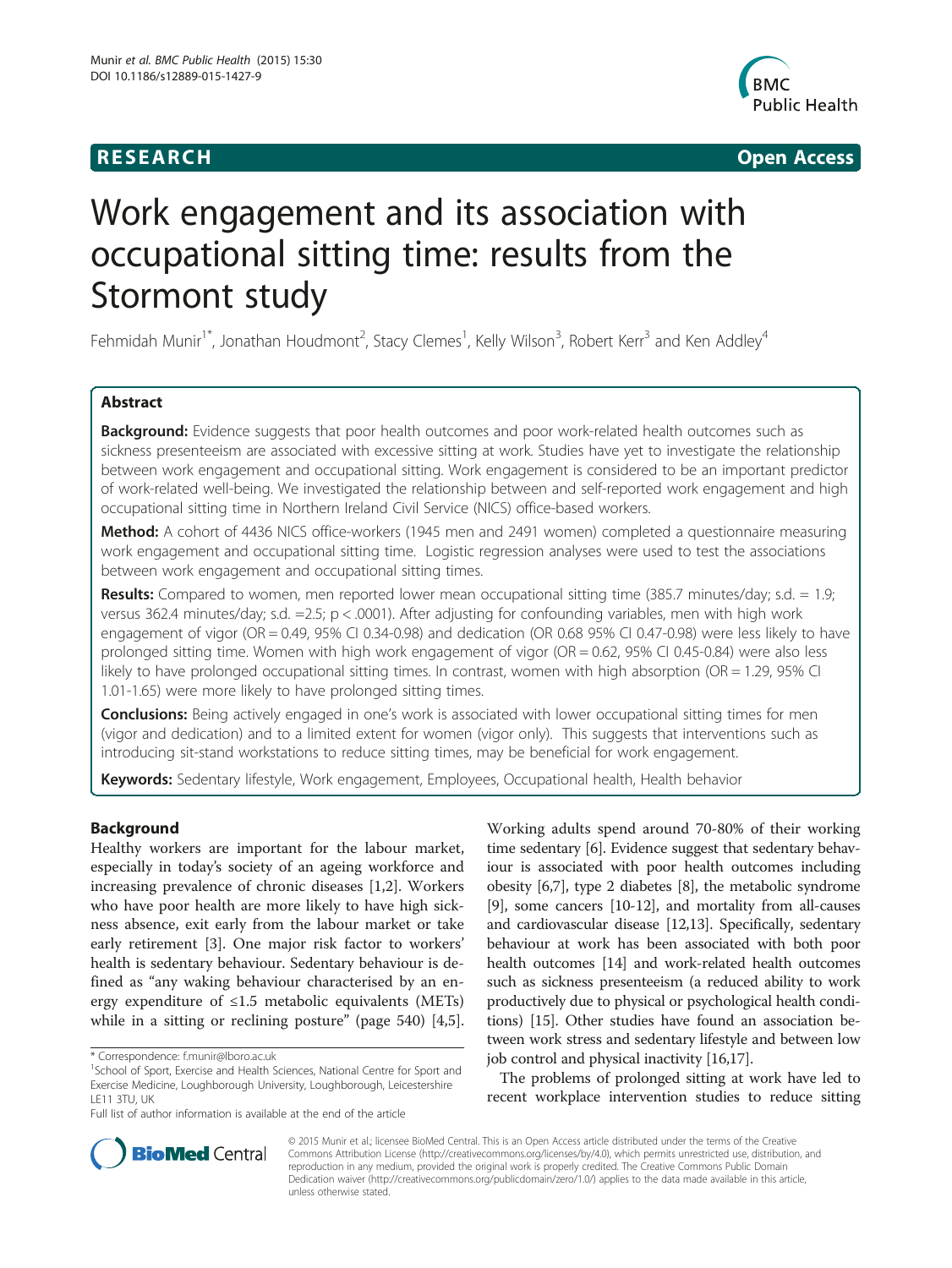behaviour and promote standing and light movement [[18](#page-10-0)]. Although these interventions reduce occupational sitting time and enhance health and wellbeing with no adverse effect on work performance as assessed for example, by number of words typed on a keyboard [\[19-21\]](#page-10-0), studies have yet to investigate the relationship between occupational sitting and work engagement. Work engagement is considered to be an important predictor of work-related well-being [\[22\]](#page-10-0). It is characterised by high levels of personal energy, mental resilience and persistence in the face of difficulties (vigor and vitality), a sense of work significance, inspiration and enthusiasm (dedication); and being happily immersed in one's work (absorption) [\[23](#page-10-0)]. Work engagement is positively related to work performance [[22](#page-10-0)], and positively related to job resources (the physical, psychological, social, or organizational resources an individual has to deal with job demands such as having control over one's job) [\[24\]](#page-10-0); and is negatively associated with sickness absenteeism [\[22](#page-10-0)] burnout and high job demands [[25](#page-10-0)]. Many business organisations worldwide collect employee survey data on work engagement as a key indicator for employee health, well-being and productivity [\[26](#page-10-0)].

To date, research on occupational sitting has not examined the potential effect of occupational sitting time on work engagement. As work engagement is an active, positive state, it is possible that employees who have high levels of personal energy and inspiration are also likely to sit less by standing up and stretching their legs and/or taking regular short breaks to engage in activities such as talking to other colleagues about work tasks. This break from work in turn, may provide an opportunity to aid recovery and enhance personal resources such as replenish energy levels and arousal [[27](#page-10-0)]. A recent study found that levels of psychological arousal increased with the use of active workstations [\[28](#page-10-0)]. It also found that use of active workstations (which provided employees a brief break from work by standing up, adjusting height of desk and then returning to work tasks whilst standing or walking on a treadmill) increased work task satisfaction and reduced levels of boredom and stress. We therefore hypothesize that there will be an association between work engagement and occupational sitting time; as well as between job performance and occupational sitting and between job strain (defined by a ratio of job demands to job control) [\[29\]](#page-10-0) and occupational sitting, independent of individual health indices (such as BMI) in a large sample of office workers.

Whilst no systematic differences between gender have been reported in the literature for work engagement, gender differences have been observed in sedentary behaviours between men and women with men reporting significantly higher occupational sitting time than women in some studies [e.g. 6], and other studies reporting women with higher occupational sitting time [e.g. 7]. It

was therefore hypothesized that there would be a mean difference in occupational sitting time between men and women. As there is insufficient knowledge as to why there are differences in occupational sitting time between men and women office workers and what factors might influence these, we examined the associations between the variables separately for men and women.

#### **Methods**

This is a new study tracking a large cohort of public sector employees through and beyond their career with the Northern Ireland Civil Service (NICS). It includes staff working for the 12 Northern Ireland ministerial departments including the Public Prosecution Service for Northern Ireland. The NICS employed 27,739 employees in 2012 of which approximately 26,000 had access to email and were sent a survey link. 5235 employees (20% response rate) completed the questionnaire. For this study, we excluded questionnaires completed by manual workers and non-permanent staff  $(n = 641)$  and those office-based workers with missing data  $(n = 158)$ . This resulted in 4436 questionnaires that were used in subsequent analyses. Table [1](#page-2-0) shows participants' demographic and occupational characteristics compared to the overall NICS employee profile. No significant differences were evident in terms of working hours. Differences were observed for gender, age and job grade but this may reflect nonpermanent and manual workers in the NICS data. The majority of office-based jobs in NICS are classified as highly sedentary involving mostly desk work with two 15 minute coffee break and one 30 minute lunch break over a standard 8 hour day (with some variations across different sites). A Senior Civil Servant role includes mainly managerial/administrative tasks such as dealing with policy, strategy, supporting Ministers in the Assembly. Principal and Senior Principal are responsible for policy, service and operational delivery and staff management; and tend to head various branches within Divisions; Deputy Principal and Staff Officer provide support to Principal and Senior Principal staff . Executive Officers are largely in a direct line management role for the clerical staff. Administrative Officer/Assistant represents the largest group within the NICS. They carry out a range of administrative tasks including filing, answering telephones, photocopying etc. They have no line management role.

The research was commissioned by the NICS Workplace Health Committee and ethical approval granted by the Ethics Committee of the University of Ulster.

#### Occupational sitting

Occupational sitting time was measured with the Domain-Specific Sitting Time Questionnaire [\[30\]](#page-10-0). This self-report tool is a valid and reliable measure of sitting time in adults [\[30,31\]](#page-10-0) which asks how much time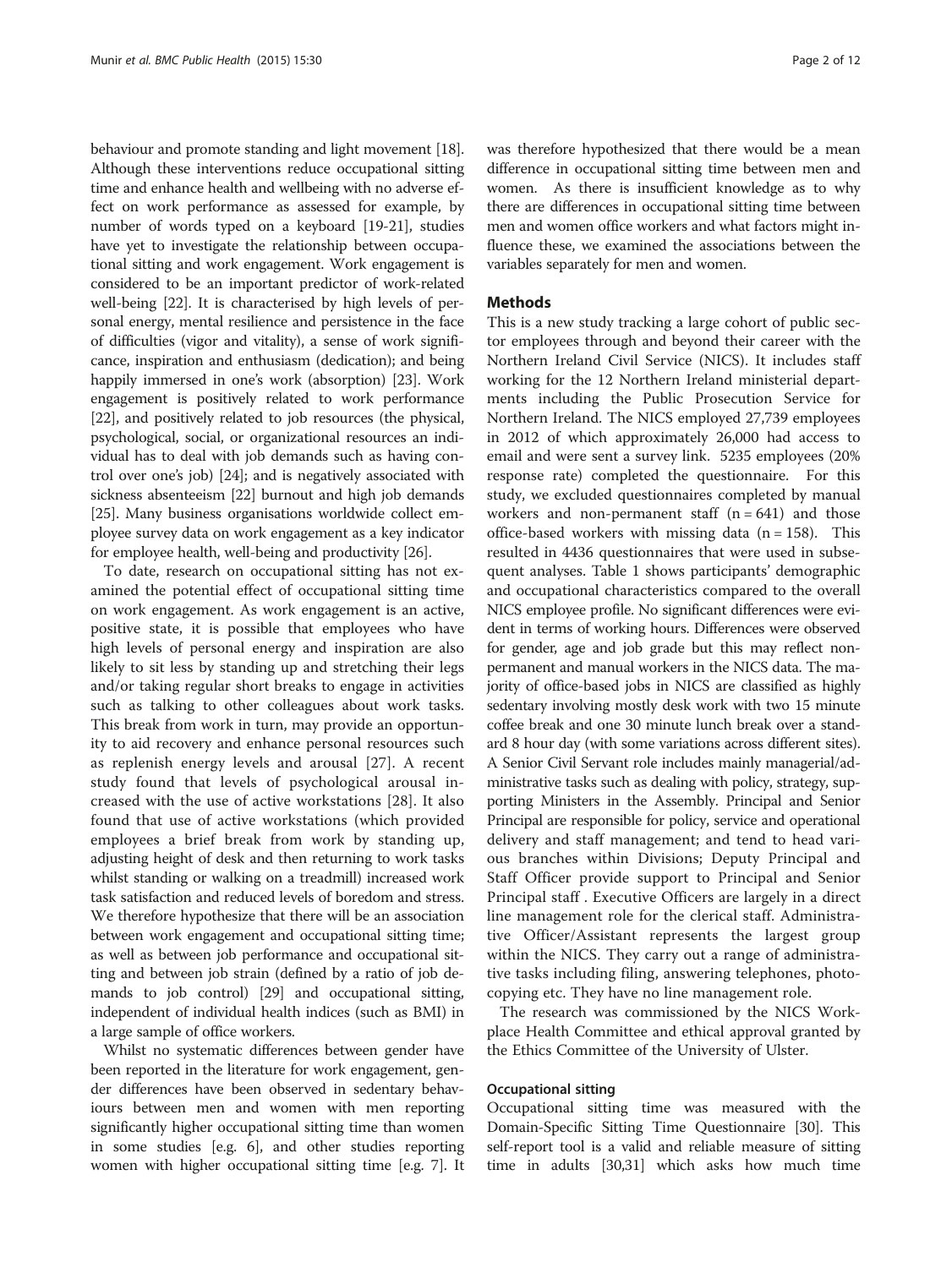|                                                                    | <b>Survey respondents</b><br>(October 2012)<br>n % | <b>Total NICS</b><br>staff (April 2012)<br>n % | Chi-square | P value |
|--------------------------------------------------------------------|----------------------------------------------------|------------------------------------------------|------------|---------|
| Gender                                                             |                                                    |                                                |            |         |
| Male                                                               | 1,945 (43.8)                                       | 12, 598 (45.8)                                 | 5.878      | 0.015   |
| Female                                                             | 2,491 (56.2)                                       | 14, 909 (54.2)                                 |            |         |
| Age                                                                |                                                    |                                                |            |         |
| $\leq$ 24                                                          | 67(1.2)                                            | 655 (2.4)                                      | 295.847    | 0.0001  |
| 25-34                                                              | 1,859 (34.2)                                       | 6,517(23.5)                                    |            |         |
| 35-44                                                              | 1,153 (21.2)                                       | 7,198 (25.9)                                   |            |         |
| 45-54                                                              | 1,676 (30.8)                                       | 9,506 (34.3)                                   |            |         |
| $\geq 55$                                                          | 681 (12.5)                                         | 3,863 (13.9)                                   |            |         |
| Job grade (in descending order)                                    |                                                    |                                                |            |         |
| ≥Senior civil servant/principal                                    | 389 (8.8)                                          | 1627(6.1)                                      | 724.043    | 0.0001  |
| Deputy principal                                                   | 554 (15.0)                                         | 2,382 (8.9)                                    |            |         |
| Staff officer                                                      | 898 (20.2)                                         | 3,288 (12.3)                                   |            |         |
| Executive officer                                                  | 1,403 (31.6)                                       | 7,828 (29.3)                                   |            |         |
| Administrative                                                     | 1,005 (22.7)                                       | 10,037 (37.6)                                  |            |         |
| Other                                                              | 77(1.7)                                            | 1,520(5.7)                                     |            |         |
| <b>Working hours</b>                                               |                                                    |                                                |            |         |
| Full time ( $\geq$ 37.5 hours per week)                            | 3,672 (82.8)                                       | 22,654 (81.7)                                  | 3.162      | 0.075   |
| Part time, job share, term time<br>(less than 37.5 hours per week) | 764 (17.2)                                         | 5,085 (18.3)                                   |            |         |

#### <span id="page-2-0"></span>Table 1 Comparison of respondents' (n = 4436) demographic and occupational characteristics against Northern Ireland civil service population

respondents spend sitting (in hours and minutes) at work on a typical workday.

## Self-report physical activity

Physical activity was assessed by a valid and reliable single-item question asking participants to indicate how many days in the last 7 days they have undertaken 30 minutes or more of physical activity which was enough to raise their breathing rate [\[32\]](#page-10-0). This measure has been shown to offer a valid and reliable assessment of physical activity [\[33,34](#page-10-0)]. Participants were classified as meeting the UK government's 2004 Physical activity guidelines if they reported participating in at least 30 minutes of moderateto-vigorous physical activity on ≥5 days (yes/no).

#### Work engagement

The nine-item Utrecht Work Engagement Scale was used to assess work engagement [[18\]](#page-10-0). This frequently used scale captures 'how workers experience their work' [[35\]](#page-10-0) and is related to work productivity and general well-being [[36,37\]](#page-10-0). The questionnaire has three subscales on vigor, defined as bringing in personal energy and resilience, willingness to invest effort, persisting with difficulties (example item: "At my work, I feel bursting with energy"), dedication, defined as deriving a sense of significance from one's work (example item: "My job inspires me"), and *absorption*, defined as being totally and happily immersed in one's work and having difficulties detaching oneself from it so that time passes quickly (e.g. "I feel happy when I am working intensely"). Responses are measured on a seven-point Likert scale from 0 = Never to 6 = Always. A mean score is calculated for each subscale. This scale has high factorial validity, internal consistency and stability [\[23](#page-10-0)]. In the current study, the alpha co-efficient for the scale was 0.90, and therefore considered to have internal reliability.

#### Job demands and job control

The Management Standards Indicator tool (MSIT; Health and Safety Executive, no date available) is designed to aid organizations in meeting their legal duty for psychosocial risk assessment and is also used by researchers. Two subscales were used from the 35-item self-report Management Standards Indicator Tool (job demands (8 items) and job control (6 items). Responses are measured on a five-point scale from  $1 =$  never, to  $5 =$  always. Internal consistency is high across both scales and across all samples. Information on the tool can be found from the Health and Safety Executive website ([http://www.](http://www.hse.gov.uk/stress/standards/downloads.htm) [hse.gov.uk/stress/standards/downloads.htm](http://www.hse.gov.uk/stress/standards/downloads.htm)). Each scale is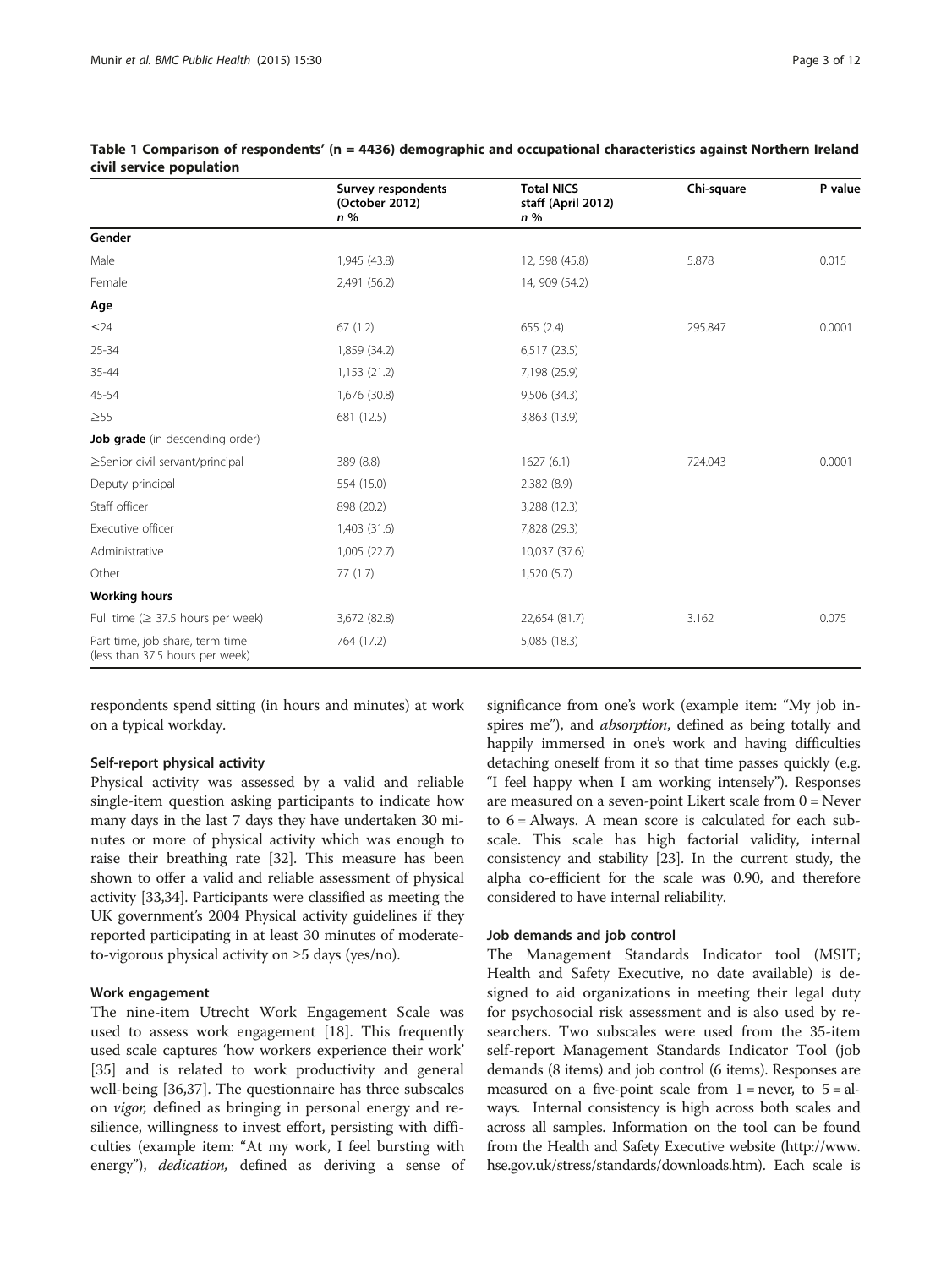summed. Low scores are indicative of high exposure to psychosocial hazards. For logistic regression analyses, we calculated ratios for high job strain and low job strain (see analysis section).

#### Job performance

Four items measured job performance [[38](#page-11-0)] on a sevenpoint Likert Scale : 'I perform the tasks that are expected of me', 'I go out of my way to help colleagues', 'I take time to take a personal interest in other employees', and 'I assist my supervisor/manager with his/her work even when not asked'. These items have good reported intercorrelations and reliability [\[38](#page-11-0)]. In the current study the alpha co-efficient for the scale was 0.77. A mean score is calculated.

#### Covariates

Other measures included age (years), sex, smoking (yes/ no) height (metres or feet and inches) and weight (kilograms) for BMI calculation purposes (kg/m<sup>2</sup>), marital status (single/married or cohabiting), dependents (yes/ no), educational level, working hours (part time i.e. less than 35.5 hours /full-time i.e. ≥37.5 hours) and job grade (categories supplied by NICS; due to small Ns in 'Senior Civil Servant' Category, this was combined with the next Category 'Senior Principal'). Using BMI, participants were categorized as normal weight (BMI <25 kg/m<sup>2;</sup> this category included nine cases of underweight (BMI under 18.5), as there were too few cases to warrant a fourth category), overweight (BMI  $25-29.9$  kg/m<sup>2</sup>) or obese  $(BMI \ge 30 \text{ kg/m}^2).$ 

#### Analysis

Spearman correlations were carried out to examine the associations between individual characteristics and measures of work engagement and job performance. A t-test was conducted to examine the differences in mean sitting time between men and women. Associations between categorical variables were tested using chi-square analyses. Logistic regressions were performed to estimate the association between work engagement, job strain and work performance and the likelihood of moderate to high occupational sitting (against the reference category of low occupational sitting), as expressed by odds ratio (OR) and 95% confidence interval (CI). First, using a similar method reported in other studies [[6,7\]](#page-10-0) occupational sitting time was categorised into tertiles of low (<360 minutes/day) moderate (360-420 minutes/day), and high sitting time (421-840 minutes/day). Separate constructs of work engagement were categorised into tertiles of low, medium and high work engagement [\[18](#page-10-0)]. For absorption, there were no participant data for the low absorption category. Therefore only two categories were used. For job demands, ratios were calculated for high strain (where participants report high job demands and low job control – high strain is defined as negative psychological and physical strain) and low strain (where participants report low job demands and high job control). Job performance was entered as interval level data. Logistics regressions were first conducted to estimate the odds of moderate occupational sitting time and high occupational sitting time (against low occupational sitting time) due to demographic characteristics, health behaviours and work characteristics (job grade, working hours). Two regression models were constructed with occupational sitting as the dependent variable. In model 1, moderate sitting time was entered against the reference category of low sitting time. In model two, high sitting time was entered against the reference category of low sitting time. Two further multiple logistic regressions were then conducted to estimate the odds of moderate occupational sitting time (against low occupational sitting time) due to work engagement, job strain and job performance; and high occupational sitting time (against low occupational sitting time) and the same variables. The latter two models were adjusted first for age, BMI, smoking, physical activity, marital status, dependents and education; and then adjusted for the same covariates with the addition of working hours and job grade. Physical activity was included as a covariate to test whether the associations between the key variables and occupational sitting were independent of discretionary physical activity. Separate analyses were carried out for men and women. Data were analysed using SPSS statistics version 19.0 (SPSS Inc., Chicago, 2003).

## Results

Questionnaires were completed by 1945 men and 2491 women. Table [2](#page-4-0) shows the characteristics of the study sample. Total occupational sitting time for the sample was an average of 379.63 minutes per day (s.d. 98.3) (an accumulated average of 6.32 hours per day at work). Mean occupational sitting time was lower for men (mean 362.4 minutes/day; s.d. 112.5) compared to women (385.7 minutes/day; s.d. 98.9) (t = 7.32; df =4434; p < .0001). Chi-Square analyses shows that the proportion of men classed as reporting low occupational sitting times was significantly greater than for women (35.9% versus 31.3%) and the proportion of women reporting high occupational sitting times was greater than for men  $(35.2\% \text{ versus } 31.0\%; \chi^2 = 12.89, \text{ df} = 2 p < 0.002).$ 

There were no significant differences in the proportion of men and women reporting work vigor. Proportionately more women than men reported high dedication  $(n = 1108, 44.5\% \text{ versus } n = 806, 41.4\%; \chi^2 = 9.68, df = 2$  $p < 0.008$ ); high absorption (n = 1099, 44.1% versus n = 643, 33.1%;  $\chi^2$  = 53.91, df = 1 *p* < 0.0001); and work performance (n = 2054, 82.5% versus n = 1336, 68.7%;  $\chi^2$  =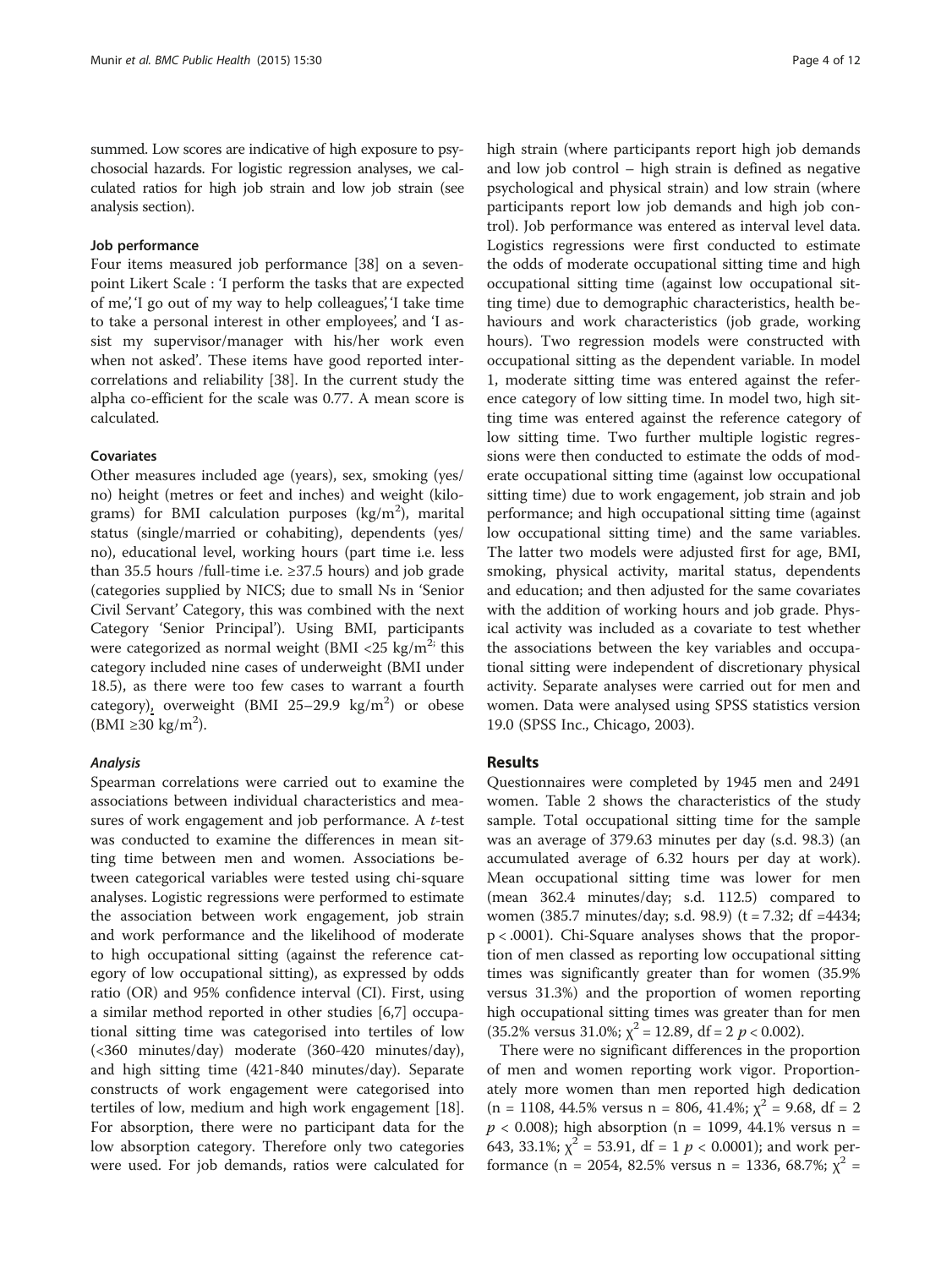<span id="page-4-0"></span>Table 2 Characteristics of study sample by gender

| Characteristic                                | Men (n = 1945)       | Women (n = 2491)     |  |  |
|-----------------------------------------------|----------------------|----------------------|--|--|
| Mean occupational<br>sitting (s.d)            | 362.4 (2.5)<br>n (%) | 385.7 (1.9)<br>n (%) |  |  |
| Age                                           |                      |                      |  |  |
| 18-29 years                                   | 151 (7.8)            | 240 (9.6)            |  |  |
| 30-39 years                                   | 429 (22.1)           | 626 (25.1)           |  |  |
| 40-49 years                                   | 587 (30.2)           | 832 (33.4)           |  |  |
| 50-59 years                                   | 662 (34.0)           | 738 (29.6)           |  |  |
| 60-70 years                                   | 116(6.0)             | 55 (2.2)             |  |  |
| BMI                                           |                      |                      |  |  |
| Normal weight                                 | 557 (28.7)           | 1048 (42.2)          |  |  |
| Overweight                                    | 940 (48.5)           | 834 (33.6)           |  |  |
| Obese                                         | 442 (22.8)           | 603 (24.3)           |  |  |
| Meets PA guidelines                           | 464 (23.9)           | 426 (17.1)           |  |  |
| Smoking (yes)                                 | 268 (13.8)           | 305 (12.3)           |  |  |
| Married/cohabiting (yes)                      | 1417 (72.9)          | 1674 (67.2)          |  |  |
| Dependents (yes)                              | 1170 (60.2)          | 1511 (60.7)          |  |  |
| <b>Education</b>                              |                      |                      |  |  |
| Up to general school certificate              | 269 (13.9)           | 643 (25.8)           |  |  |
| A level (qualifications<br>at end of college) | 675 (34.8)           | 756 (30.3)           |  |  |
| Degree level                                  | 403 (20.8)           | 477 (19.1)           |  |  |
| Higher degree (e.g. MSc, PhD)                 | 594 (30.6)           | 598 (24.0)           |  |  |
| Job grade                                     |                      |                      |  |  |
| ≥Senior civil servant/principal               | 213 (11.0)           | 176(7.1)             |  |  |
| Deputy principal                              | 346 (17.8)           | 318 (12.8)           |  |  |
| Staff officer                                 | 452 (23.2)           | 446 (17.9)           |  |  |
| Executive officer                             | 573 (29.5)           | 830 (33.3)           |  |  |
| Administrative                                | 315 (16.2)           | 690 (27.7)           |  |  |
| Other                                         | 46 (2.4)             | 31 (1.2)             |  |  |
| <b>Working hours</b>                          |                      |                      |  |  |
| Full time ( $\geq$ 37.5 hours a week)         | 1857 (95.0)          | 1825 (73.3)          |  |  |
| Part time (less than<br>37.5 hours a week)    | 98 (5.0)             | 666 (26.7)           |  |  |

Abbreviations: PA, physical activity. Definition of categories: PA guidelines = participating in at least 30 minutes of moderate-to-vigorous physical activity on ≥5 days; BMI categories: normal weight = BMI <25, overweight = BMI 25-29.9, obese =  $BMI > -30$ . Part-time hours = less than 37.5 hours, full-time = 37.5 hours or more.

115.48, df = 1  $p$  < 0.0001). There were no significant differences in the proportion of men and women reporting low job strain The proportion of men classed as experiencing *high* job strain was significantly greater when compared with women ( $n = 444$ , 22.8% versus  $n = 475$ , 19.1%;  $\chi^2$  = 9.39, df = 1 *p* < 0.002).

Bivariate spearman correlations between key variables are shown in Table [3.](#page-5-0) The correlation coefficients are presented separately for men and women (women are presented in parenthesis). There are significant correlations

between occupational sitting times and the three work engagement scales (for both genders) and job performance (men only) suggesting lower occupational sitting time is associated with better engagement and performance at work. There was no significant correlation between occupational sitting time and job control and job demands. Education was significantly correlated with the three engagement scales and with job grade suggesting that those with higher qualifications had higher work engagement and were in higher grade jobs (job grade was entered in descending order, hence the negative relationship). Job grade correlated with the three work engagement scales, job performance (except for men) job demands and job control. The three work engagement scales and job performance were positively correlated with job control. There was no relationship between vigor and job demands for either gender. Dedication, absorption and job performance were negatively correlated, albeit weakly, with job demands.

Table [4](#page-6-0) presents associations of demographic characteristics, health behaviours and work characteristics with occupational sitting using categories of low, moderate and high occupational sitting (with low occupational sitting used as a reference category against moderate and high sitting times) separately for men (n =1945) and women  $(n = 2491)$ . Occupational sitting time was entered as the dependent variable with moderate sitting time and high sitting time entered against the reference category of low sitting time (data for low sitting is not presented in the table). The results for men show that the age groups  $\geq 40$  were less likely to be associated with high occupational sitting times. Males who met the physical activity guidelines were less likely to have high occupational sitting time. For women, those aged 40-49 years were less likely to have high occupational sitting time (compared to the reference group of those aged 18- 29 years). For both genders, those who had dependents were less likely to report high occupational sitting times. There were no associations for BMI and educational level with occupational sitting times. For men, those in lower job grades were more likely to report lower occupational sitting times. For women, full-time workers were less likely to have high occupational sitting time.

Table [5](#page-7-0) presents the associations of work engagement, job strain and job performance with occupational sitting categories of low, moderate and high occupational sitting (low occupational sitting used as reference category-data for low sitting is not presented in the table). For men, the unadjusted model in Table [5](#page-7-0) shows those reporting good work vigor (average to high) were less likely to report high occupational sitting times (i.e., less likely to sit more than 420 minutes/day). In the first adjusted model, findings for high vigor and high dedication remained significant. In addition, those with high dedication were also less likely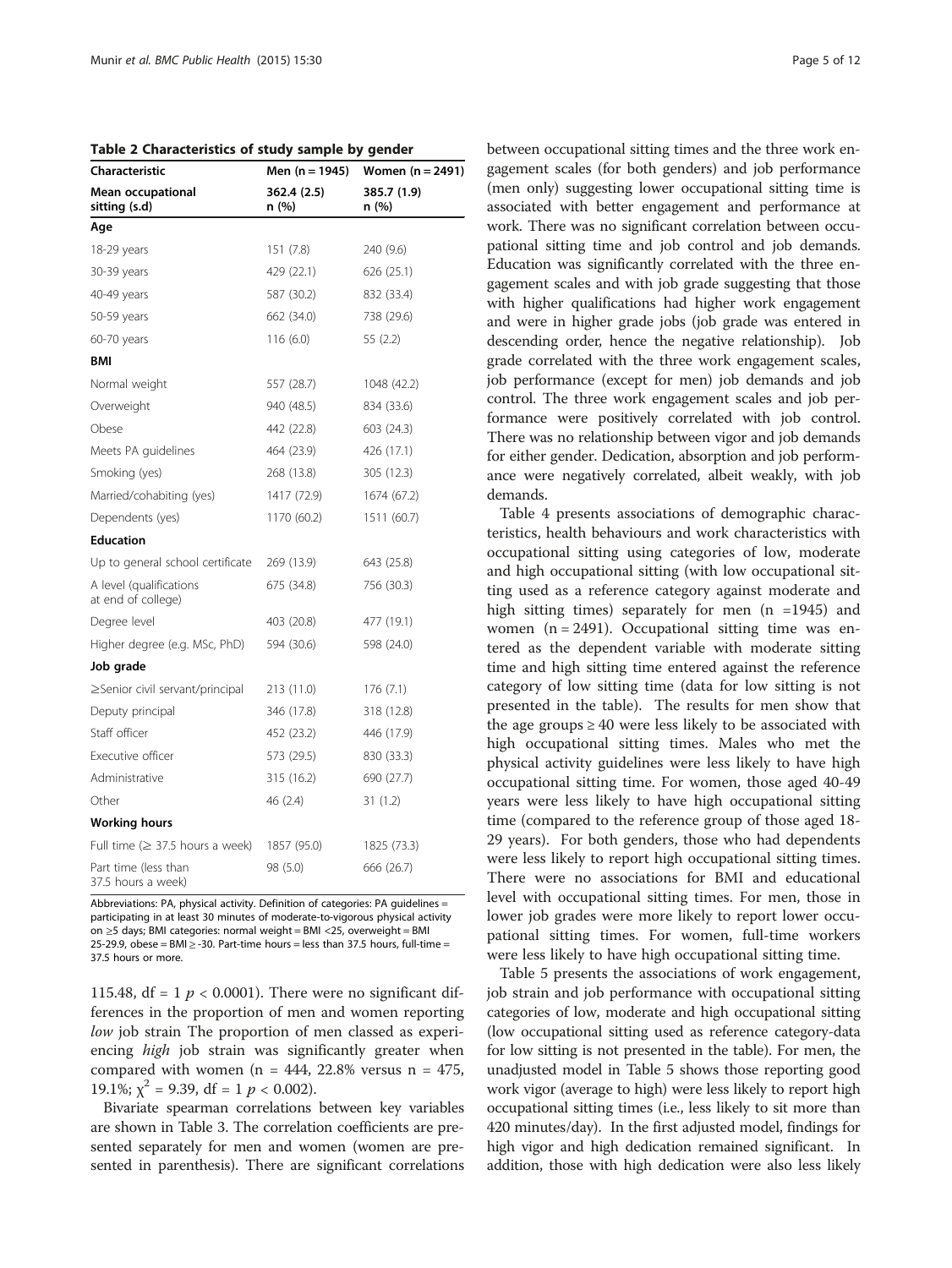|                                                                     | , , , , , , , , , , , ,<br><u> 3. – – – ,</u><br>,,,, |                  |                           |                |                          |                          |                    |                       |                       |                       |                 |    |
|---------------------------------------------------------------------|-------------------------------------------------------|------------------|---------------------------|----------------|--------------------------|--------------------------|--------------------|-----------------------|-----------------------|-----------------------|-----------------|----|
|                                                                     | M                                                     | <b>SD</b>        |                           | $\overline{2}$ | 3                        | 4                        | 5                  | 6                     |                       | 8                     | 9               | 10 |
| 1. Occupational sitting time<br>(mean total minutes over five days) | 362.44 (385.73)                                       | 112.54 (98.91) - |                           |                |                          |                          |                    |                       |                       |                       |                 |    |
| 2. Physical activity (no. of days<br>over 7 days)                   | 2.83(2.41)                                            | 2.10(1.97)       | $-10^{*}$ ( $-07^{*}$ ) - |                |                          |                          |                    |                       |                       |                       |                 |    |
| 3. Education level                                                  | 3.68(3.42)                                            | 1.05(1.18)       | 03(.04)                   | $.03(.04*)$    | $\overline{\phantom{a}}$ |                          |                    |                       |                       |                       |                 |    |
| 4. Job grade                                                        | 4.32(4.67)                                            | 1.36 (1.27)      | $-.05*$ ( $-.08*$ )       | $.01$ $(.01)$  | $-45*$ (.46**)           | $\overline{\phantom{a}}$ |                    |                       |                       |                       |                 |    |
| 5. Vigor (work engagement)                                          | 2.72(2.69)                                            | 1.06(1.04)       | $-.16***(-07*)$           | $.11*$ (.13**) | $.12*(.07*)$             | $-.20***$ $(.14***)$ -   |                    |                       |                       |                       |                 |    |
| 6. Dedication (work engagement)                                     | 3.23(3.35)                                            | 1.19(1.27)       | $-.12*$ (.05*)            | $.03.06*)$     | $.15***$ $(.13**)$       | $-.23***$ (.17**)        | $.74***$ (.68**) - |                       |                       |                       |                 |    |
| 7. Absorption (work engagement)                                     | 3.45(3.61)                                            | 0.63(0.73)       | $-.08*(.07*)$             | $-01$ (.02)    | $.15***$ $(.13**)$       | $(.18**)$<br>$-17*$      | $.52***$ (.48**)   | $.62***$ $(.64***)$ - |                       |                       |                 |    |
| 8. Job Demands                                                      | 3.47(3.53)                                            | 0.66(0.72)       | $.01(-.04)$               | $.07*$ $(.01)$ | $-16***$ (.19**)         | $(.32**)$<br>$-0.05*$    | $.01$ $(.02)$      | $-.05*$ ( $-.07*$ )   | $-17**$ ( $-17**$ ) - |                       |                 |    |
| 9. Job Control                                                      | 3.59(3.56)                                            | 0.63(0.66)       | .01(.02)                  | $.08*$ $(.03)$ | $.09*$ $(.10*)$          | $.14***$ $(.17**)$       | $.30***$ (.29**)   | $.33***$ $(.32**)$    | $.21***$ (.20**)      | $.28***$ $(.31***)$ - |                 |    |
| 10. Job performance                                                 | 5.39(5.62)                                            | 1.07(1.07)       | $-.11*$ (-.04)            | $.03$ $(.02)$  | $-.03$ (.09*)            | $.03$ $(.07*)$           | $.32***$ (.27**)   | $.35***$ $(.31**)$    | $.24***$ (26**)       | $-.05*$ ( $-.07*$ )   | $14.**(.10*)$ - |    |

<span id="page-5-0"></span>Table 3 Spearman correlations between occupational sitting, physical activity levels, education, job grade, work engagement, job demands and performance

Note: Table presents spearman correlation coefficients for male and females. Coefficients for females are presented in parenthesis. \*p < .05; \*\*p < .01 All variables are on an interval or ordinal scale, ranging from low to high scores e.g. low mean sitting time to high mean sitting time); low job grade (other/Administrative) to high job grade (senior civil servant); low education (school certificate) to high education (higher degree).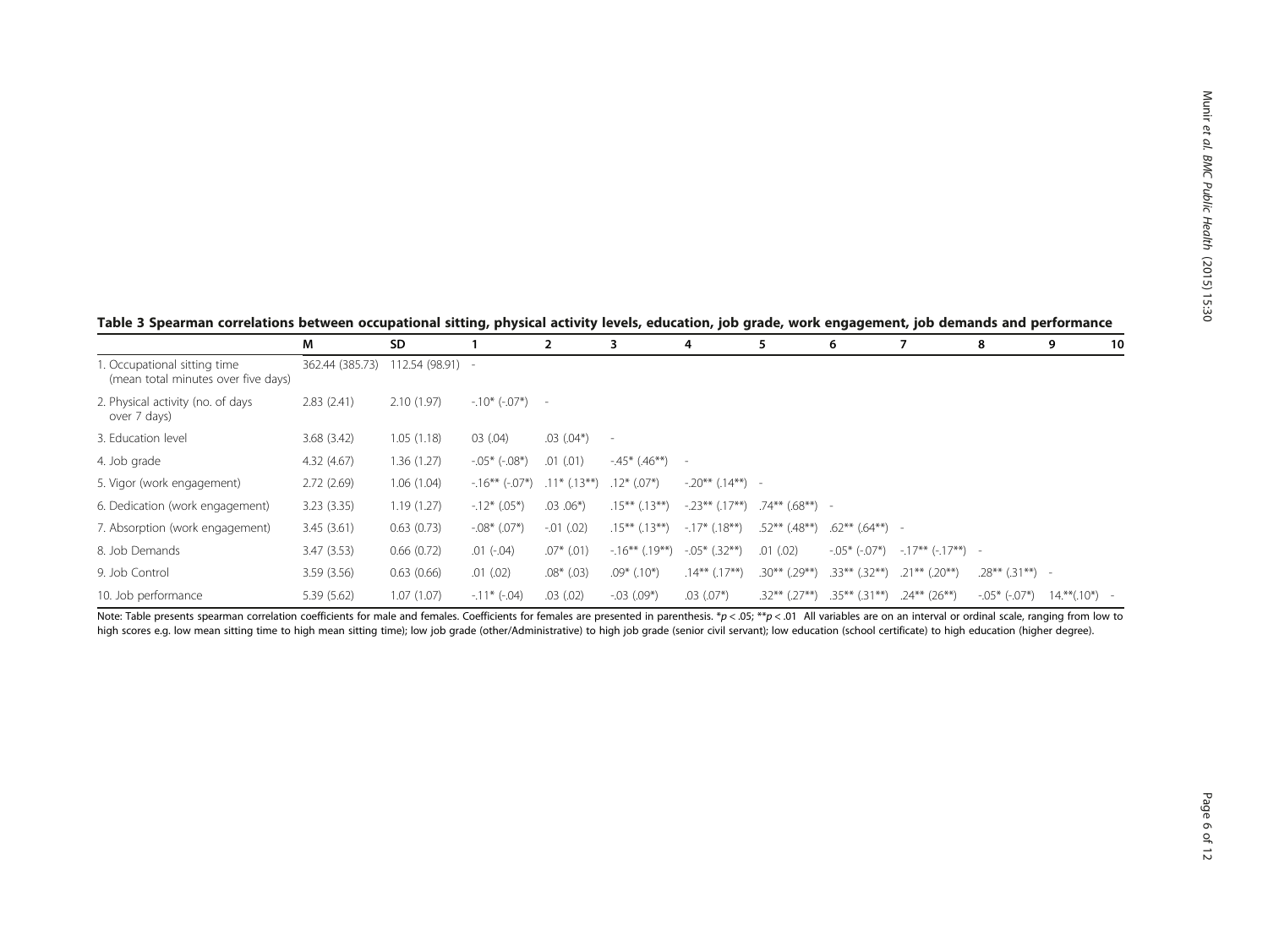|                                  | Sitting time at work for men |                           |                     |                           | Sitting time at work for women |                           |                     |                            |  |
|----------------------------------|------------------------------|---------------------------|---------------------|---------------------------|--------------------------------|---------------------------|---------------------|----------------------------|--|
|                                  |                              | <b>Moderate sitting</b>   | <b>High sitting</b> |                           |                                | <b>Moderate sitting</b>   | <b>High sitting</b> |                            |  |
|                                  | OR                           | 95% CI                    | OR                  | 95% CI                    | OR                             | 95% CI                    | OR                  | 95% CI                     |  |
| Age                              |                              |                           |                     |                           |                                |                           |                     |                            |  |
| 18-29 years                      | Reference                    |                           | Reference           |                           | Reference                      |                           | Reference           |                            |  |
| 30-39 years                      | 1.04                         | $(0.63$ to $1.70)$        | 0.84                | $(0.52 \text{ to } 1.34)$ | 1.02                           | $(0.68 \text{ to } 1.51)$ | 0.90                | $(0.61 \text{ to } 1.23)$  |  |
| 40-49 years                      | 0.83                         | $(0.52 \text{ to } 1.34)$ | 0.51                | $(0.33$ to $0.82)$        | 0.61                           | $(0.42 \text{ to } 0.90)$ | 0.51                | $(0.35$ to $0.74)$         |  |
| 50-59 years                      | 0.78                         | $(0.48 \text{ to } 1.24)$ | 0.45                | $(0.29$ to $0.72)$        | 0.81                           | $(0.55 \text{ to } 1.20)$ | 0.70                | $(0.48 \text{ to } 1.03)$  |  |
| 60-70 years                      | 0.77                         | $(0.41$ to $1.42)$        | 0.46                | $(0.24$ to $0.84)$        | 1.02                           | $(0.50 \text{ to } 2.09)$ | 0.45                | $(0.24 \text{ to } 1.19)$  |  |
| BMI                              |                              |                           |                     |                           |                                |                           |                     |                            |  |
| Normal weight                    | Reference                    |                           | Reference           |                           | Reference                      |                           | Reference           |                            |  |
| Overweight                       | 0.98                         | $(0.76 \text{ to } 1.27)$ | 1.05                | $(0.80 \text{ to } 1.37)$ | 0.85                           | $(0.68 \text{ to } 1.07)$ | 1.08                | $(0.86 \text{ to } 1.35)$  |  |
| Obese                            | 1.19                         | $(0.88 \text{ to } 1.63)$ | 1.27                | $(0.92 \text{ to } 1.75)$ | 1.18                           | $(0.91$ to $1.52)$        | 1.27                | $(0.98 \text{ to } 1.66)$  |  |
| Meets PA guidelines              | 0.78                         | $(0.61$ to $1.00)$        | 0.64                | $(0.49 \text{ to } 0.84)$ | 0.84                           | $(0.65 \text{ to } 1.09)$ | 0.82                | $(0.63 \text{ to } 1.07)$  |  |
| Smoking (yes)                    | 0.96                         | $(0.71$ to $1.33)$        | 0.67                | $(0.48 \text{ to } 1.09)$ | 0.97                           | $(0.71$ to $1.32)$        | 0.97                | $(0.72 \text{ to } 1.33)$  |  |
| Married/cohabiting (yes)         | 1.19                         | $(0.89 \text{ to } 1.60)$ | 1.22                | $(0.91$ to $1.64)$        | 0.91                           | $(0.72 \text{ to } 1.12)$ | 0.98                | (0.76 to 1.24              |  |
| Dependents (yes)                 | 0.87                         | $(0.67 \text{ to } 1.14)$ | 0.72                | $(0.55$ to $0.94)$        | 0.59                           | $(0.47 \text{ to } 0.76)$ | 0.48                | $(0.38 \text{ to } 0.61)$  |  |
| <b>Education</b>                 |                              |                           |                     |                           |                                |                           |                     |                            |  |
| Up to school certificate         | Reference                    |                           | Reference           |                           | Reference                      |                           | Reference           |                            |  |
| (eg GCSE)                        |                              |                           |                     |                           |                                |                           |                     |                            |  |
| A level                          | 0.98                         | $(0.67 \text{ to } 1.38)$ | 1.70                | (0.16 to 17.71)           | 1.19                           | $(0.39 \text{ to } 3.66)$ | 3.13                | $(0.76 \text{ to } 12.82)$ |  |
| Degree level                     | 1.19                         | $(0.79 \text{ to } 1.80)$ | 2.20                | $(0.21$ to $23.08)$       | 1.12                           | $(0.36 \text{ to } 3.45)$ | 2.99                | $(0.73 \text{ to } 12.30)$ |  |
| Higher degree (e.g. MSc, PhD)    | 1.34                         | $(0.86 \text{ to } 2.01)$ | 2.20                | $(0.21$ to 22.92)         | 1.08                           | $(0.34 \text{ to } 3.25)$ | 2.57                | $(0.62 \text{ to } 10.76)$ |  |
| Job grade                        |                              |                           |                     |                           |                                |                           |                     |                            |  |
| ≥Senior Civil Servant /Principal | Reference                    |                           | Reference           |                           | Reference                      |                           | Reference           |                            |  |
| Deputy Principal                 | 1.09                         | (0.71 to 1.17)            | 0.85                | $(0.54 \text{ to } 1.33)$ | 1.16                           | $(0.73 \text{ to } 1.87)$ | 1.44                | $(0.86 \text{ to } 2.35)$  |  |
| Staff Officer                    | 0.95                         | $(0.62 \text{ to } 1.15)$ | 0.88                | $(0.57$ to 1.36)          | 0.91                           | $(0.58 \text{ to } 1.43)$ | 1.36                | $(0.86 \text{ to } 2.17)$  |  |
| <b>Executive Officer</b>         | 0.51                         | $(0.33 \text{ to } 0.78)$ | 0.47                | $(0.30 \text{ to } 0.71)$ | 0.67                           | $(0.44 \text{ to } 1.01)$ | 0.71                | $(0.46 \text{ to } 1.10)$  |  |
| Administrative                   | 0.59                         | $(0.36 \text{ to } 0.98)$ | 0.43                | $(0.26 \text{ to } 0.72)$ | 0.78                           | $(0.50 \text{ to } 1.21)$ | 0.86                | $(0.56 \text{ to } 1.37)$  |  |
| Other                            | 0.07                         | $(0.02 \text{ to } 0.24)$ | 0.18                | $(0.08 \text{ to } 0.42)$ | 0.15                           | $(0.04 \text{ to } 0.56)$ | 0.63                | $(0.26 \text{ to } 1.52)$  |  |
| Working full time                | 0.87                         | $(0.51$ to $1.50)$        | 0.59                | $(0.32 \text{ to } 1.10)$ | 0.66                           | $(0.52 \text{ to } 8.38)$ | 0.52                | $(0.41$ to $0.67)$         |  |

<span id="page-6-0"></span>Table 4 Associations of demographic, health behaviours and work characteristics with occupational sitting categories of low, moderate and high occupational sitting (low occupational sitting used as reference category)

Statistical analysis: Logistic regression models with odds ratio (OR) and their 95% confidence interval. Results in bold indicate a significant finding. Data for reference category 'low occupational sitting' is not shown. PA = physical activity; working full time = 37.5 hours or more; reference category is 'working part-time which is less than 37.5 hours'. Reference categories for physical activity is 'not meeting guidelines of at least 30 minutes of moderate-to-vigorous physical activity on ≥5 days'; reference category for smoking is 'not smoking'; reference category for married/cohabiting is 'being single', and reference category for dependents is 'not having any dependents'.

to report high occupational sitting time (as well as less likely to report moderate sitting time), indicating that high dedication is overall associated with low occupational sitting. Furthermore, those reporting low strain were less likely to sit for moderate lengths of time. In the fully adjusted model (adjusting for job grade and work pattern), except for low job strain, the associations for high vigor and high dedication with occupational sitting remained significant.

For women, in the unadjusted model, those reporting higher levels of job performance were more likely to have moderate sitting times; and those with high absorption were more likely to report high sitting time. Those with good vigor (average to high) were less likely to report high occupational sitting time. After adjusting for the first set of covariates and the second set of covariates, job performance was not significant but the findings for high absorption and vigor remained significant.

## **Discussion**

This study examined the associations between occupational sitting and work engagement in a large cross-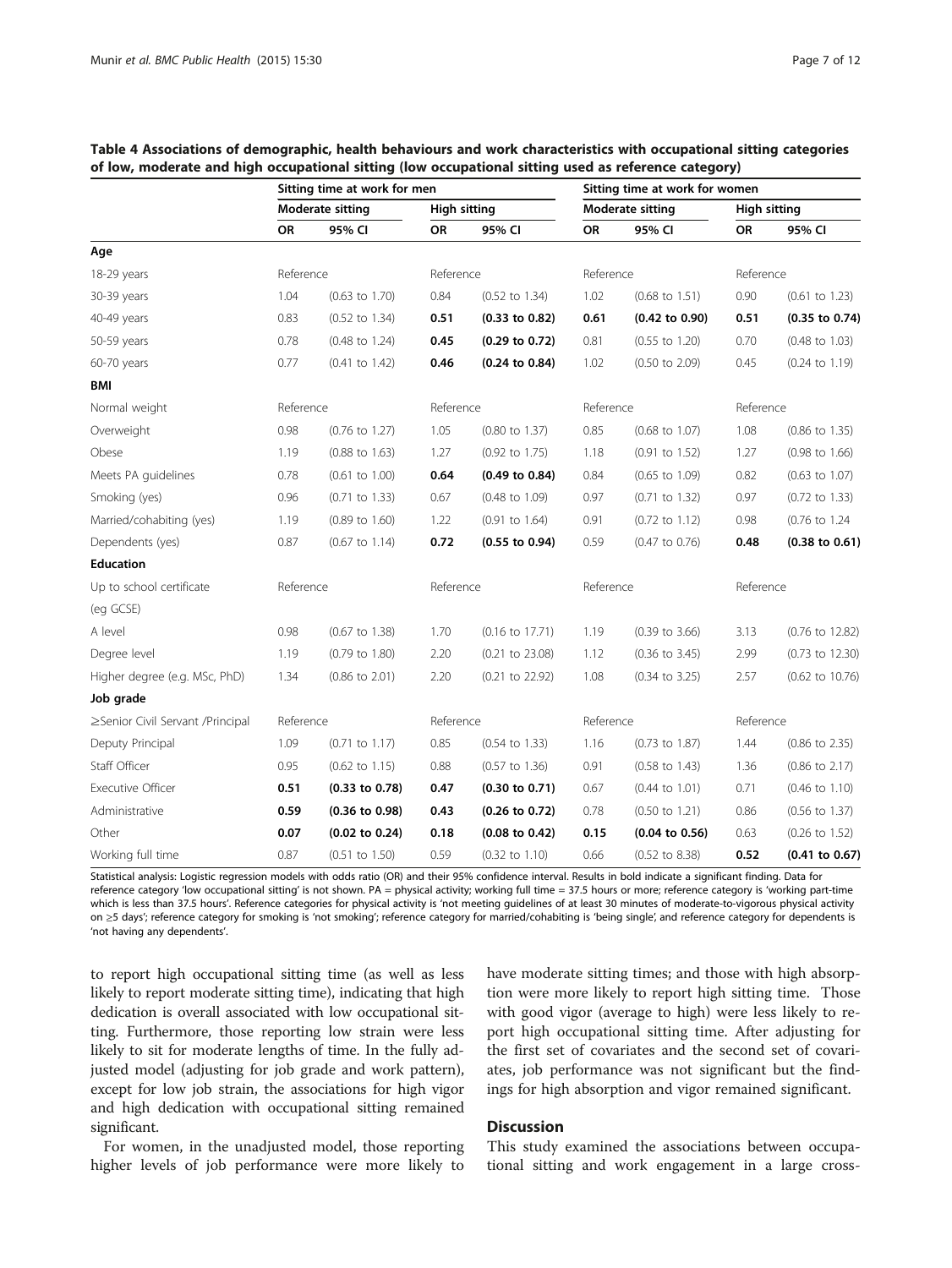|                       | Sitting time at work for men |                           |                         |                           |           | Sitting time at work for women |           |                           |  |
|-----------------------|------------------------------|---------------------------|-------------------------|---------------------------|-----------|--------------------------------|-----------|---------------------------|--|
|                       | <b>Moderate sitting</b>      | <b>High sitting</b>       | <b>Moderate sitting</b> | <b>High sitting</b>       |           |                                |           |                           |  |
|                       | OR                           | 95% CI                    | OR                      | 95% CI                    | OR        | 95% CI                         | OR        | 95% CI                    |  |
| Unadjusted            |                              |                           |                         |                           |           |                                |           |                           |  |
| Work engagement       |                              |                           |                         |                           |           |                                |           |                           |  |
| Vigor                 |                              |                           |                         |                           |           |                                |           |                           |  |
| Low                   | Reference                    |                           | Reference               |                           | Reference |                                | Reference |                           |  |
| Average               | 0.96                         | $(0.69 \text{ to } 1.34)$ | 0.71                    | $(0.51$ to $0.98)$        | 0.88      | $(0.66 \text{ to } 1.17)$      | 0.68      | $(0.51$ to $0.90)$        |  |
| High                  | 0.77                         | $(0.55$ to $1.07)$        | 0.50                    | $(0.36 \text{ to } 0.69)$ | 0.73      | $(0.56 \text{ to } 0.98)$      | 0.54      | $(0.40 \text{ to } 0.72)$ |  |
| Dedication            |                              |                           |                         |                           |           |                                |           |                           |  |
| Low                   | Reference                    |                           | Reference               |                           | Reference |                                | Reference |                           |  |
| Average               | 0.90                         | $(0.66 \text{ to } 1.24)$ | 0.87                    | $(0.63 \text{ to } 1.19)$ | 1.09      | $(0.82 \text{ to } 1.45)$      | 1.24      | $(0.93 \text{ to } 1.65)$ |  |
| High                  | 0.65                         | $(0.46 \text{ to } 0.92)$ | 0.70                    | $(0.49 \text{ to } 1.01)$ | 0.94      | $(0.69 \text{ to } 1.29)$      | 1.21      | $(0.88 \text{ to } 1.67)$ |  |
| Absorption            |                              |                           |                         |                           |           |                                |           |                           |  |
| Average               | Reference                    | Reference                 | Reference               | Reference                 |           |                                |           |                           |  |
| High                  | 1.11                         | $(0.84 \text{ to } 1.45)$ | 1.14                    | $(0.85 \text{ to } 1.51)$ | 1.02      | $(0.87 \text{ to } 1.24)$      | 1.31      | $(1.04 \text{ to } 1.67)$ |  |
| High job strain (yes) | 0.84                         | $(0.63$ to $1.12)$        | 1.003                   | $(0.74 \text{ to } 1.37)$ | 1.12      | (0.85 to 1.49)                 | 1.02      | 0.77 to 1.34)             |  |
| Low job strain (yes)  | 0.73                         | $(0.53 \text{ to } 1.02)$ | 1.04                    | $(0.75 \text{ to } 1.46)$ | 1.01      | $(0.76 \text{ to } 1.34)$      | 0.84      | $(0.63 \text{ to } 1.13)$ |  |
| Job performance       | 1.10                         | $(0.89 \text{ to } 1.40)$ | 1.11                    | $(0.87 \text{ to } 1.43)$ | 1.37      | $(1.05 \text{ to } 1.79)$      | 0.95      | $(0.74 \text{ to } 1.23)$ |  |
| Adjusted <sup>a</sup> |                              |                           |                         |                           |           |                                |           |                           |  |
| Work engagement       |                              |                           |                         |                           |           |                                |           |                           |  |
| Vigor                 |                              |                           |                         |                           |           |                                |           |                           |  |
| Low                   | Reference                    |                           | Reference               |                           | Reference |                                | Reference |                           |  |
| Average               | 0.98                         | $(0.71$ to 1.39)          | 0.74                    | $(0.53 \text{ to } 1.04)$ | 0.85      | $(0.64 \text{ to } 1.13)$      | 0.70      | $(0.52 \text{ to } 0.93)$ |  |
| High                  | 0.81                         | $(0.59 \text{ to } 1.15)$ | 0.56                    | $(0.40 \text{ to } 0.79)$ | 0.75      | $(0.56 \text{ to } 1.00)$      | 0.60      | $(0.44 \text{ to } 0.80)$ |  |
| Dedication            |                              |                           |                         |                           |           |                                |           |                           |  |
| Low                   | Reference                    | Reference                 | Reference               | Reference                 |           |                                |           |                           |  |
| Average               | 0.89                         | $(0.65 \text{ to } 1.23)$ | 0.82                    | $(0.64 \text{ to } 1.22)$ | 1.13      | $(0.85 \text{ to } 1.50)$      | 1.24      | $(0.92 \text{ to } 1.67)$ |  |
| High                  | 0.64                         | $(0.46 \text{ to } 0.91)$ | 0.69                    | $(0.48 \text{ to } 0.97)$ | 0.95      | $(0.70 \text{ to } 1.30)$      | 1.20      | $(0.86 \text{ to } 1.66)$ |  |
| Absorption            |                              |                           |                         |                           |           |                                |           |                           |  |
| Average               | Reference                    | Reference                 | Reference               | Reference                 |           |                                |           |                           |  |
| High                  | 1.08                         | $(0.83 \text{ to } 1.43)$ | 1.08                    | $(0.80 \text{ to } 1.44)$ | 1.01      | $(0.80 \text{ to } 1.28)$      | 1.29      | $(1.02 \text{ to } 1.64)$ |  |
| High job strain (yes) | 0.84                         | $(0.63 \text{ to } 1.14)$ | 1.08                    | (0.79 to 1.49)            | 1.11      | $(0.84 \text{ to } 1.48)$      | 1.02      | $(0.77$ to 1.36)          |  |
| Low job strain Yes)   | 0.70                         | $(0.50 \text{ to } 0.98)$ | 0.92                    | $(0.65 \text{ to } 1.30)$ | 0.95      | $(0.71$ to 1.26)               | 0.82      | $(0.61$ to $1.10)$        |  |
| Job performance       | 1.11                         | $(0.87$ to $1.42)$        | 1.09                    | $(0.85 \text{ to } 1.41)$ | 1.31      | (0.95 to 1.72)                 | 0.94      | $(0.72 \text{ to } 1.21)$ |  |
| Adjusted <sup>b</sup> |                              |                           |                         |                           |           |                                |           |                           |  |
| Work engagement       |                              |                           |                         |                           |           |                                |           |                           |  |
| Vigor                 |                              |                           |                         |                           |           |                                |           |                           |  |
| Low                   | Reference                    |                           | Reference               |                           | Reference |                                | Reference |                           |  |
| Average               | 0.90                         | $(0.63$ to 1.27)          | 0.72                    | $(0.50 \text{ to } 1.03)$ | 0.89      | $(0.66 \text{ to } 1.19)$      | 0.73      | $(0.54 \text{ to } 0.96)$ |  |
| High                  | 0.70                         | $(0.49 \text{ to } 1.00)$ | 0.49                    | $(0.34 \text{ to } 0.70)$ | 0.79      | $(0.58 \text{ to } 1.07)$      | 0.62      | $(0.45 \text{ to } 0.84)$ |  |
| Dedication            |                              |                           |                         |                           |           |                                |           |                           |  |

## <span id="page-7-0"></span>Table 5 Associations of work engagement, job strain and job performance with occupational sitting categories of low, moderate and high occupational sitting (low occupational sitting used as reference category)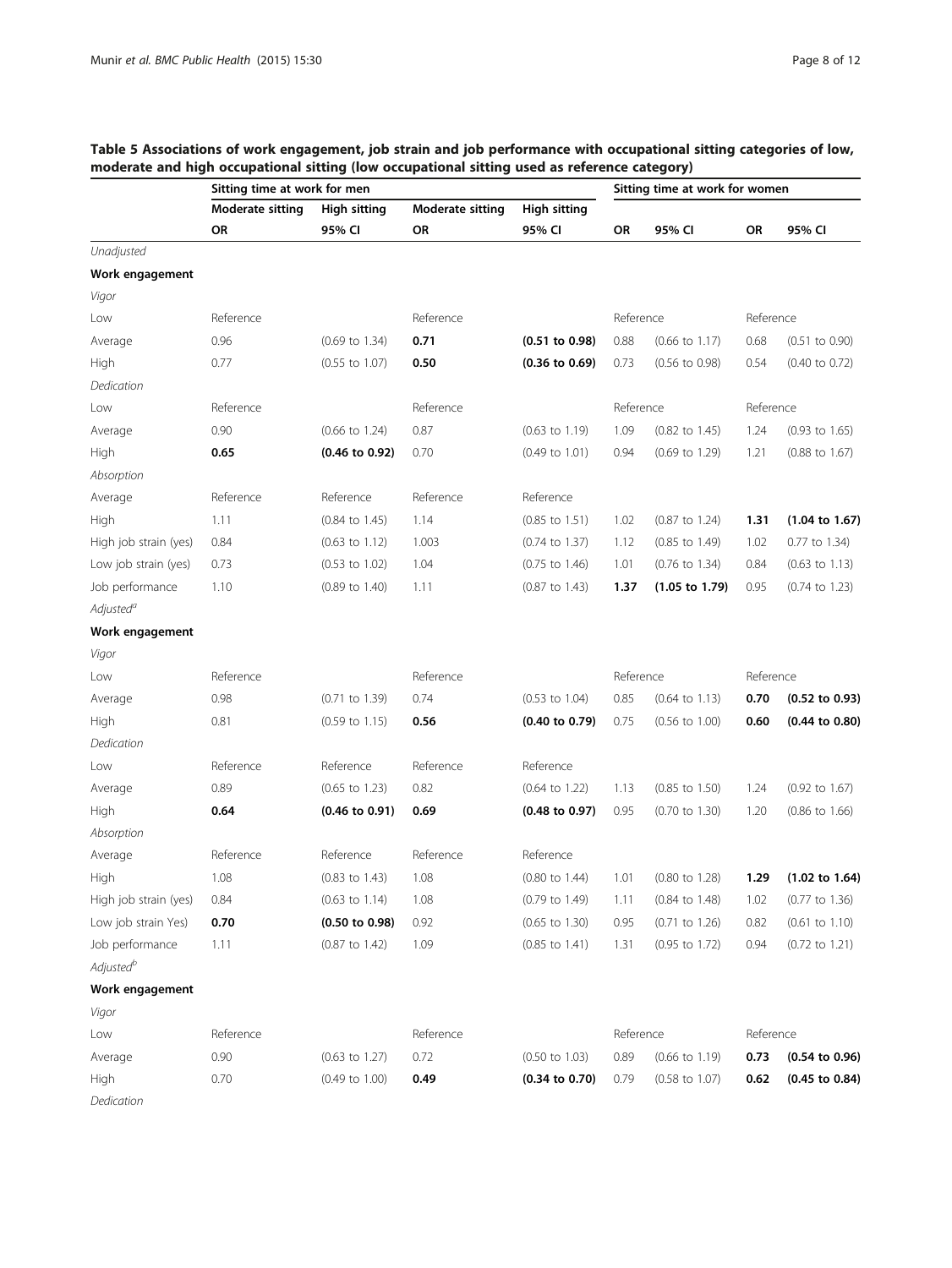| Table 5 Associations of work engagement, job strain and job performance with occupational sitting categories of low, |
|----------------------------------------------------------------------------------------------------------------------|
| moderate and high occupational sitting (low occupational sitting used as reference category) (Continued)             |

| Low                   | Reference | Reference                 | Reference | Reference                 |           |                           |           |                           |
|-----------------------|-----------|---------------------------|-----------|---------------------------|-----------|---------------------------|-----------|---------------------------|
| Average               | 0.84      | $(0.61 \text{ to } 1.18)$ | 0.82      | $(0.59 \text{ to } 1.14)$ | 1.13      | $(0.84 \text{ to } 1.51)$ | 1.27      | $(0.94 \text{ to } 1.72)$ |
| High                  | 0.65      | $(0.45 \text{ to } 0.94)$ | 0.68      | $(0.47 \text{ to } 0.98)$ | 0.95      | $(0.68 \text{ to } 1.31)$ | 1.20      | $(0.86 \text{ to } 1.68)$ |
| Absorption            |           |                           |           |                           |           |                           |           |                           |
| Average               | Reference |                           | Reference |                           | Reference |                           | Reference |                           |
| High                  | 1.17      | $(0.88 \text{ to } 1.55)$ | 1.18      | $(0.82 \text{ to } 1.39)$ | 0.98      | $(0.76 \text{ to } 1.25)$ | 1.29      | $(1.01 \text{ to } 1.65)$ |
| High job strain (yes) | 0.84      | $(0.61 \text{ to } 1.16)$ | 1.03      | $(0.73 \text{ to } 1.46)$ | 1.10      | $(0.80 \text{ to } 1.49)$ | 0.91      | $(0.67 \text{ to } 1.25)$ |
| Low job strain (yes)  | 0.75      | $(0.53 \text{ to } 1.07)$ | 0.96      | $(0.67 \text{ to } 1.37)$ | 1.01      | $(0.75 \text{ to } 1.35)$ | 0.84      | $(0.62 \text{ to } 1.13)$ |
| Job performance       | 1.10      | $(0.85 \text{ to } 1.42)$ | 1.07      | $(0.82 \text{ to } 1.40)$ | .30       | $(0.98 \text{ to } 1.73)$ | 0.90      | $(0.69 \text{ to } 1.17)$ |

Statistical analysis: Logistic regression models with odds ratio (OR) and their 95% confidence interval. Results in bold indicate a significant finding. Data for reference category 'low occupational sitting' is not shown. For absorption, there were no participant data for the low absorption category. Therefore only two categories were used. Job performance is entered as interval data, where a high score indicates higher job performance. For high job strain and low job strain the reference category is 'no'. <sup>a</sup>Adjusted for age, BMI, physical activity, smoking, marital status, dependents and education; <sup>b</sup>Further adjusted for job grade and working hours.  $p < .05$ .

sectional sample of public sector office workers. Occupational sitting time was reported to be an average of 6.32 hours per workday. Overall, sitting times were lower for men than women, in contrast to that reported by Mummery et al in their Australian study [[6\]](#page-10-0) and Kazi et al [[39](#page-11-0)] in their UK study of five organizational sectors including a Government sector, but reflect similar findings reported by Chau et al [\[40](#page-11-0)]. Total daily sitting time reported here are substantially higher than those reported in samples of working adults from non-UK studies [[6,](#page-10-0)[41](#page-11-0)], but are lower than the occupational sitting time reported by Kazi et al [[39](#page-11-0)] who used the same occupational sitting time measure we used in this study.

In this study, data on interrupted sitting times were not collected. Studies that assessed how sedentary time is accumulated at work have reported that around 22- 52% of occupational sitting is accrued in prolonged unbroken bouts ( $\geq$  30 minutes) [[42-44\]](#page-11-0). Considering that our sample of public sector office workers accumulated high volumes of workplace sedentary behaviour, it is possible that much of these sitting times were accrued in prolonged unbroken bouts. Such extended periods of uninterrupted sitting may have important health implications [[45](#page-11-0)].

The study found that proportionately more women than men reported higher dedication, absorption and work performance. In contrast, men reported experiencing more job strain. The latter reflects the current literature [\[46](#page-11-0)] as men are likely to be in higher job grades and work longer hours. We also found that in comparison to women, men were in higher job grades and worked longer hours (Table [2\)](#page-4-0). From previous discussions on work engagement it is assumed that work engagement is gender neutral [[47](#page-11-0)]. However, our findings for two scales from the work engagement measure, dedication and absorption, add to the relatively small literature that this may not be the case and may indicate that women in the Irish public sector are more likely to report higher dedication and absorption in their work [[47\]](#page-11-0). Further studies are required to examine the antecedents for the gender differences observed in our study.

Significant correlations were found for higher work engagement, job performance and job grade with lower occupational sitting times. These findings may suggest that employees who have higher work engagement are more likely to sit less; and/or that certain jobs or work tasks are structured in such a way that it is easier to either move away from the desk or to demonstrate work engagement and job performance. With regard to job tasks, support is partially provided by the logistic regression results that show lower job grades are associated with low occupational sitting times for men in this study. However, as this was a cross-sectional study in which causal relationships cannot be determined, interactions between work engagement, job performance and job grade with occupational sitting times need to be more formally explored using longitudinal data. The study found that the work engagement scales were positively correlated with job performance and job control, and negatively correlated with job demands (except for vigor, where no significant correlation was found). These results reflect previous research [\[24](#page-10-0)] that suggests that individuals are more likely to be engaged in their work if job control is high and demands are low [\[25](#page-10-0)].

No significant correlation was observed between educational status and occupational sitting times even though educational status showed significant correlations with job grade, work engagement and job performance. The logistic regression analysis also found no associations between educational status and occupational sitting for either men or women and is in contrast to previous studies [[48-52](#page-11-0)].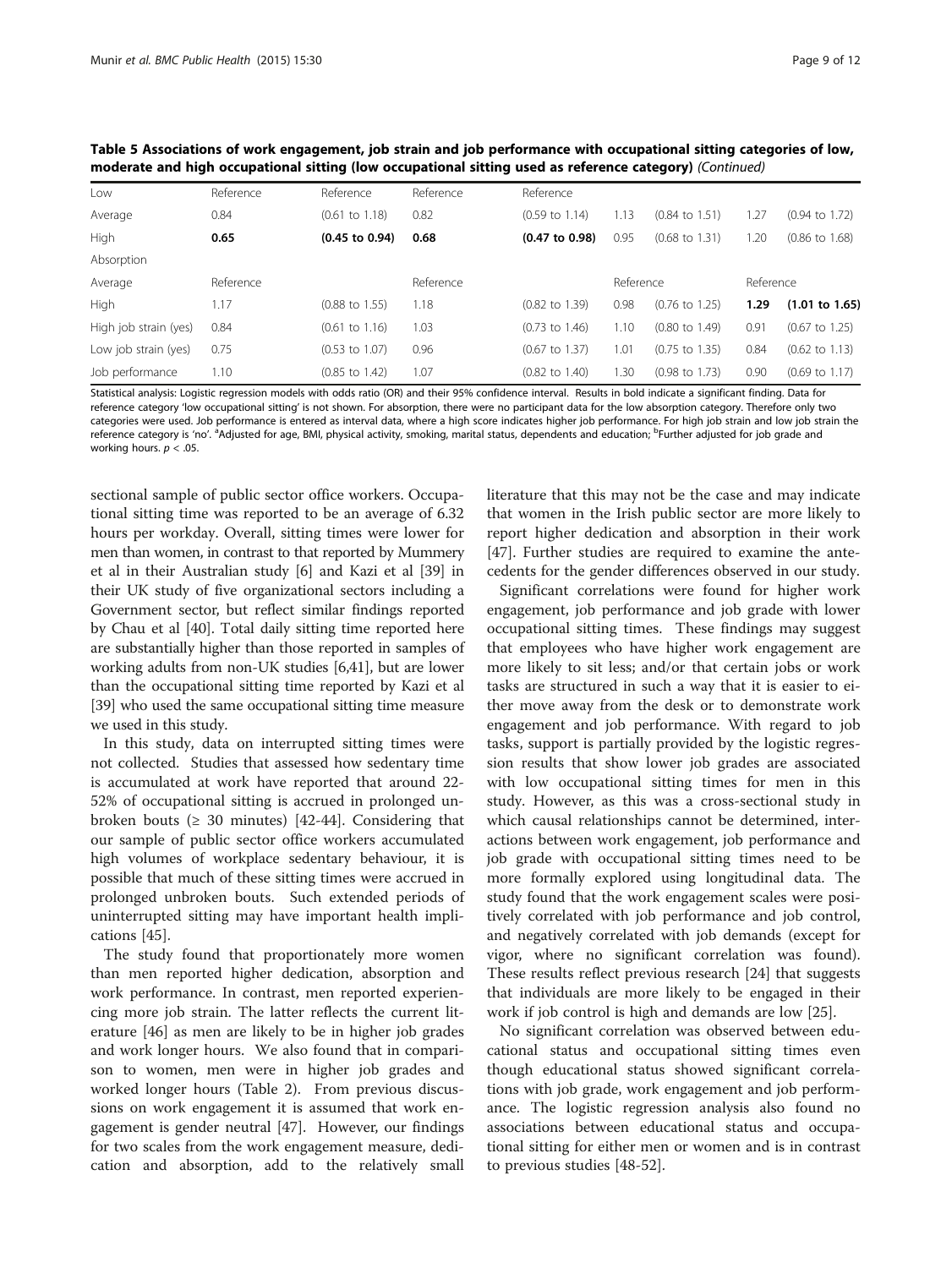Logistic regression analyses in this study found that men aged ≥40 years and women aged 40-49 years, were more likely to have low occupational sitting times. These findings could reflect differences in cultural norms across age groups which requires further exploration. Men who were meeting physical activity guidelines were more likely to have lower occupational sitting times. But these findings were not significant for women. Surprisingly there were no associations between BMI and occupational sitting as reported in other studies [[40\]](#page-11-0). This is perhaps due to this study focusing solely on office workers or using self-report weight for calculating BMI and these results therefore, must be interpreted with caution.

Logistic regression results of work engagement, job strain and job performance with occupational sitting showed that when separating analyses for men and women, job performance was not associated with occupational sitting times. For work engagement, men were less likely to sit for prolonged periods at work (less than 421 minutes per day or less than 7 hours per day) if they reported experiencing high vigor (i.e. personal energy and resilience, willingness to invest effort). Furthermore, they were less likely to sit for prolonged periods at work (less that 360 minutes per day or 6 hours per day) if they reported high dedication (i.e. deriving a sense of significance from one's work). These findings are independent of the influence of demographic characteristics, health behaviours, job grade and working hours.

The results for women showed that sitting for less than 421 minutes per day (or less than 7 hours per day) at work was associated with average-high levels of vigor irrespective of demographic characteristics, health behaviours, job grade and working hours. In contrast, high levels of absorption were associated with an increase in the odds of high occupational sitting times. As Schaufeli and Bakker [\[23](#page-10-0)] posit that absorption resembles being immersed in one's work and having difficulties in detaching oneself from it, our findings may suggest that women who are absorbed with their work are less likely to take a break, stand up and/or move around [\[22,23](#page-10-0)]. Further research is required to understand the mechanism of this relationship. Nevertheless, the current findings suggests that there is much work to be done on decreasing occupational sitting time among women who are absorbed in their work, without disrupting their concentration or flow.

Overall, the present findings suggest that after controlling for confounding variables in separate logistic regression models for men and women, high levels of vigor (and dedication for men) are associated with low levels of occupational sitting. Studies examining work engagement clearly show the benefits of a workforce that is engaged such as being more productive and having good mental and physical health [[22,23,26\]](#page-10-0). Our findings con-

tribute to this literature in that employees with high work engagement are less likely to have prolonged sitting times at work. Our findings also add to the growing evidence highlighting the workplace as an important setting for reducing sedentary behaviour [[51](#page-11-0)]. Our study results may provide an incentive for organizations to reduce or interrupt sitting times at work. However, as this is a cross-sectional study, further longitudinal studies are required to understand the interactions between high work engagement and low occupational sitting time, but also between job strain and occupational sitting as our findings were not consistent or conclusive for this.

This study has a number of strengths. First, the study has a large sample size of office-based workers with varying educational levels and job grades allowing for the generalization of findings. Second, all self-report measures used in this study are validated and reliable. The organizational measures used here are considered to be important variables that capture employee health and performance and have been widely used in previous research. Third, our study contributes to the literature on workplace sedentary behaviour and work engagement and is one of the first studies to examine the relationship between sedentary behaviour and work engagement.

This study also has a number of limitations. First, the study adopted a cross-sectional design, limiting the extent to which reverse causation and alternate pathways between occupational sedentary behaviour and measures of organizational health could be tested. This study, however, reports findings from the first wave of survey data collected from NICS. A second survey will be distributed shortly and prospective analyses are planned. Second, all measures used in this study are self-report measures which may be prone to recall bias and underreporting or over estimating work performance and sedentary behaviour. This is more of an issue for reporting on sedentary behaviour as this can be measured objectively whereas it is more difficult to objectively measure multi-dimensional aspects of individual work performance and health. The sitting-time questionnaire used in this study however, has been reported to be comparable to total sedentary time measured via accelerometry [\[21](#page-10-0)]. Third, whilst the study has a large sample, the poor response rate (20%) may be considered as a limitation. Nevertheless response rates between 20-25% are common in workplace organisational and wellbeing studies such as this [[52-54\]](#page-11-0). Finally, actual working time including overtime hours was not collected. As workers may vary in their actual hours worked, this might influence work engagement. Therefore, our findings on work engagement must be interpreted with caution.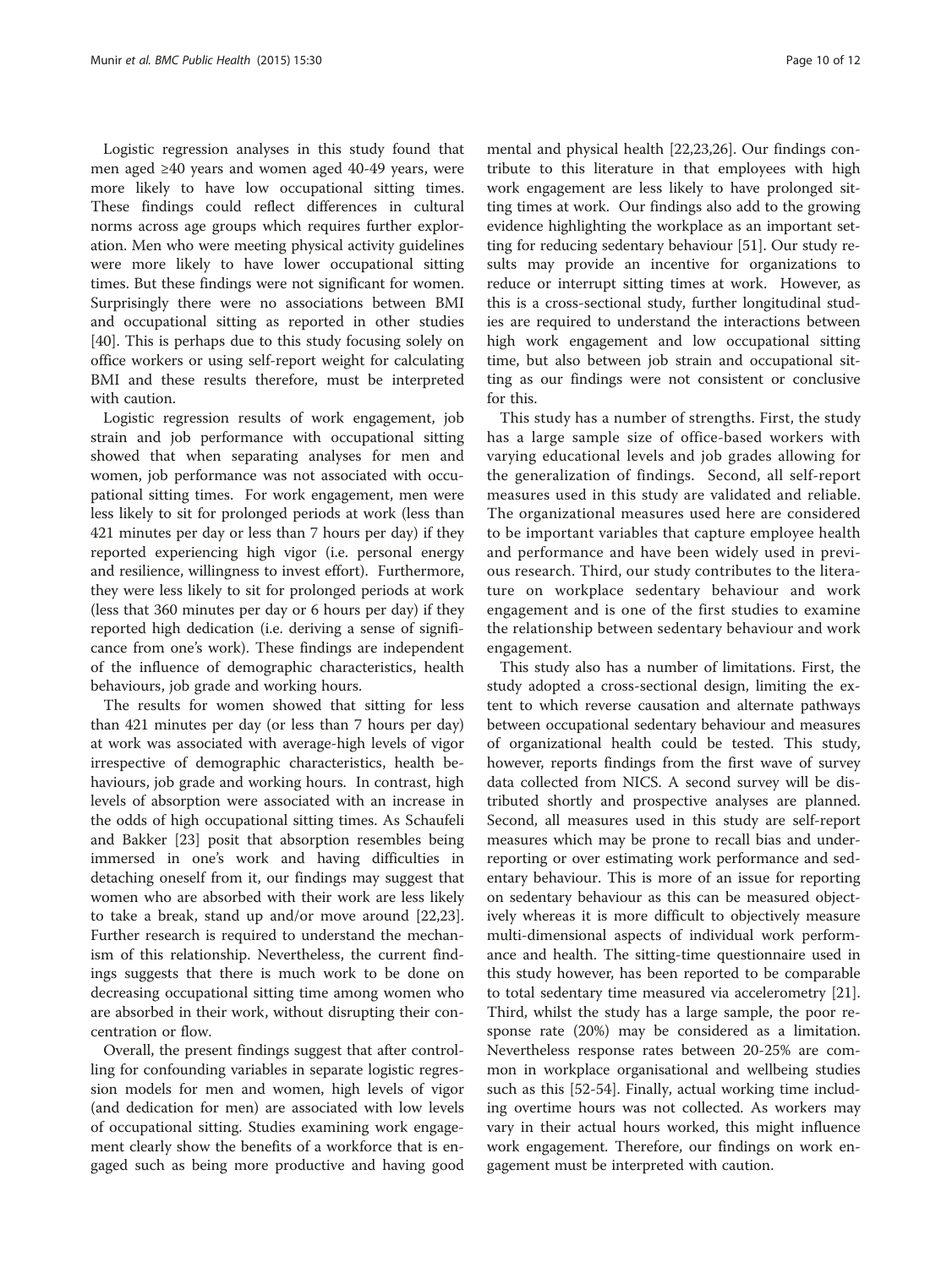### <span id="page-10-0"></span>Conclusions

Overall, this study showed that being actively engaged in one's work is associated with lower occupational sitting times for men (vigor and dedication) and to a limited extent for women also (vigor only). This suggests that interventions such as introducing sit-stand workstations to reduce sitting times, may be beneficial for men's working experience but may not be for women. Longitudinal studies are planned to further test these findings.

#### Competing interests

The authors declare that they have no competing interests.

#### Authors' contributions

Design of study: FM, JH, SC, KW, RK, KA. Data collection and preparation KY, RK, KA: HB; Data analysis and interpretation of data: FM, JH, SC Drafting article: FM, JH, SC. Revising article: All Authors; Approval for submission: All authors.

#### **Acknowledgments**

We thank all participants for completing the questionnaire and the Northern Ireland Civil Service for facilitating access.

#### Funding

This study was funded by a grant from the Doughty Fund of the Faculty of Occupational Medicine, Royal College of Physicians of Ireland.

#### Author details

<sup>1</sup>School of Sport, Exercise and Health Sciences, National Centre for Sport and Exercise Medicine, Loughborough University, Loughborough, Leicestershire LE11 3TU, UK. <sup>2</sup>School of Medicine, University of Nottingham, Yang Fujia Building, Jubilee Campus, Wollaton Road, Nottingham NG8 1BB, UK. <sup>3</sup>Department of Management and Leadership, University of Ulster, Jordanstown Campus, Shore Road, Newtownabbey, Co. Antrim BT37 OQB, UK. <sup>4</sup>Northern Ireland Civil Service Occupational Health Service, Lincoln Building, 27-45 Great Victoria Street, Belfast BT2 7SH, UK.

#### Received: 3 September 2014 Accepted: 15 January 2015 Published online: 29 January 2015

#### References

- Ilmarinen JE, Tuomi K, Klockars M. Work ability of ageing workers. Scand J Work Environ Health. 1997;23 suppl 1:49–57.
- 2. Kessler RC, Greenberg PE, Mickelson KD, Meneades LM, Wang PS. The effects of chronic medical conditions on work loss and work cut back. J Occup Environ Med. 2001;43:218–25.
- 3. Rice NE, Lang IA, Henley W, Melzer D. Common health predictors of early retirement: findings from english longitudinal study of ageing. Age Ageing. 2011;40:5–61.
- 4. Sedentary Behaviour Research Network. Standardized use of the terms "sedentary" and "sedentary behaviours". Appl Physiol Nutr Metab. 2012;37:540–2.
- 5. Ainsworth BE, Haskell WL, Whitt MC, Irwin ML, Swartz AM, Strath SC, et al. Compendium of physical activities: an update of activity codes and MET intensities. Med Sc Sports Exerc. 2000;32:S498–516.
- 6. Mummery WK, Scholfield GM, Steele R, Eakin EG, Brown WJ. Occupational sitting time and overweight and obesity in Australian workers. Am J Prev Med. 2005;29:91–7.
- 7. Hu FB. Sedentary lifestyle and risk of obesity and type 2 diabetes. Lipids. 2003;38:103–8.
- 8. Hu FB, Li TY, Colditz GA, Willett WC, Manson JE. Television watching and other sedentary behaviors in relation to risk of obesity and type 2 diabetes mellitus in women. JAMA. 2003;289:1785–91.
- 9. Edwardson CL, Gorely T, Davies MJ, Gray LJ, Khunti K, Wilmot EG, et al. Association of sedentary behaviour with metabolic syndrome: a meta-analysis. PLoS One. 2012;7:e34916.
- 10. Gierach GL, Chang SC, Brinton LA, Lacey JV Jr, Hollenbeck AR, Schatzkin A, et al. Physical activity, sedentary behavior, and endometrial cancer risk in the NIH-AARP diet and health study. Int J Cancer. 2009;124:2139–47.
- 11. Lynch BM. Sedentary behavior and cancer: a systematic review of the literature and proposed biological mechanisms. Cancer Epidemiol Biomarkers Prev. 2010;19:2691–709.
- 12. Katzmarzyk PT, Church TS, Craig CL, Bouchard C. Sitting time and mortality from all causes, cardiovascular disease, and cancer. Med Sci Sports Exerc. 2009;41:998–1005.
- 13. Thorp AA, Owen N, Neuhaus M, Dunstan DW. Sedentary behaviors and subsequent health outcomes in adults: a systematic review of longitudinal studies, 1996-2011. Am J Prev Med. 2011;41:207–15.
- 14. Kilpatrick M, Sanderson K, Blizzard L, Teale B, Venn A. Cross-sectional associations between sitting time may benefit mental health. Ment Health Phys Act 2013,103–109
- 15. Brown EH, Ryde GC, Gilson ND, Burton NW, Brown WJ. Objectively measured sedentary behavior and physical activity in office employees: relationships with presenteeism. J Occ Envion Med. 2013;55:945–53.
- 16. Kouvonen A, Kivimaki M, Elovainio M, Pentti J, Linna A, Virtanen M, et al. Effort/reward imbalance and sedentary lifestyle: an observational study in a large occupational cohort. Occup Env Med. 2006;63:422–7.
- 17. Makinen T, Kestila L, Borodulin K, Martelin T, Rahkonen O, Leino-Arjas P, et al. Occupational class differences in leisure-time physical inactivity – contribution of past and current physical workload and other working conditions. Scand J Work Environ Health. 2010;36:62–70.
- 18. Alkhajah TA, Reeves MM, Eakin EG, Winkler EAH, Owen N, Healy GN. Sit-stand workstations: a pilot intervention to reduce office sitting time. Am J Prev Med. 2012;3:298–303.
- 19. Beers EA, Roemmich JN, Epsein LH, Horvath PJ. Increasing passive energy expenditure during clerical work. Eur J Appl Physiol. 2008;103:353–60.
- 20. Ebara T, Kubo T, Inoue T, Muraski GI, Takeyama H, Murasaki G-I, et al. Effects of adjustable sit-stand VDT workstations on workers' musculoskeletal discomfort, alertness and performance. Ind Health. 2008;46:497–505.
- 21. Karakolis T, Callaghan JP. The impact of sit-stand office workstations on worker discomfort and productivity: a review. Appl Erg. 2014;45:799–806.
- 22. Schaufeli WB, Taris TW, van Rhenen W. Workaholism, burnout, and work engagement: three of a kind or three different kinds of employee wellbeing? Appl Psych Int Rev. 2008;2:173–203.
- 23. Schaufeli W, Bakker A. Utrecht work engagement scale: preliminary manual, version 1. Occupational Health Psychology Unit: Utrecht University; 2003.
- 24. Mauno S, Kinnunen U, Mervi RM. Job demands and resources as antecedents of work engagement: a longitudinal study. J Vocat Behav. 2007;70:149–71.
- 25. Bakker AB, Hakanen JJ, Demerouti E, Xanthopoulou D. Job resources boost work engagement, particularly when job demands are high. J Educat Psychol. 2007;99:274–84.
- 26. Business in the Community. BITC public reporting guidelines: employee wellness and engagement. London: Business in the Community; 2011.
- 27. Sonnentag S, Fritz C. The recovery experience questionnaire: development and validation of a measure for assessing recuperation and unwinding from work. J Occup Health Psychol. 2007;3:204–21.
- 28. Sliter M, Yuan Z. Workout at work: laboratory test of psychological and performance outcomes of active workstations. J Occup Health Psychol, 2014. doi:10.1037/a0038175.
- 29. Karasek RA, Theorell T. Healthy work. Stress, productivity, and the reconstruction of working life. New York: Basic Books; 1990.
- 30. Marshall AL, Miller YD, Burton NW, Brown WJ. Measuring total and domainspecific sitting: a study of reliability and validity. Med Sci Sports Exerc. 2010;42:1094–102.
- 31. Clemes SA, David BM, Zhao Y, Han X, Brown W. Validity of two self-report measures of sitting time. J Phys Act Health. 2012;9:533–9.
- 32. Milton K, Bull FC, Bauman A. Reliability and validity testing of a single-item physical activity measure. Br J Sports Med. 2011;45:203–8.
- 33. Milton K, Clemes S, Bull F. Can a single question provide an accurate measure of physical activity? Br J Sports Med. 2013;47:44–8.
- 34. Chief Medical Officer. At least five a week: evidence on the impact of physical activity and its relationship to health. London: Crown Copyright; 2004.
- 35. Bakker AB, Simon L, Albrecht SL, Leiter MP. Key questions regarding work engagement. Eur J Work Org Psychol. 2011;20:4–28.
- 36. Schaufeli WB, Taris TW, van Rhenen W. Workaholism, burnout, and work engagement: three of a kind or three different kinds of employee well-being? Appl Psychol: An Int Rev. 2008;57:173–203.
- 37. Christian MS, Garza AS, Slaughter JE. Work engagement: a quantitative review and test of its relations with tasks and contextual performance. Personnel Psych. 2011;64:89–136.